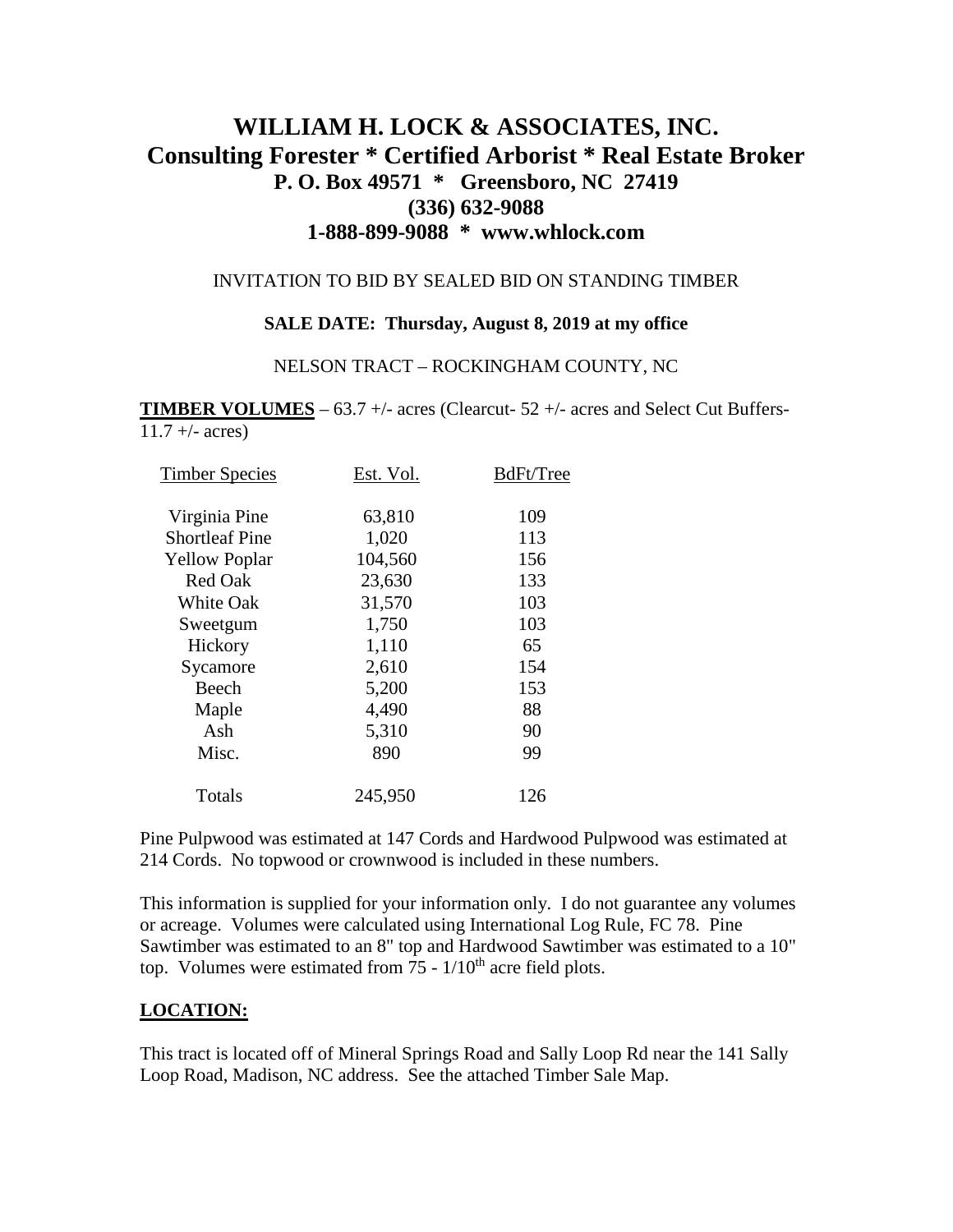Page Two Nelson Tract - Timber Sale Sale Date: Thursday – August 8, 2019

### **BIDS:**

The Nelson Tract is being sold on a lump sum sealed bid basis. Bids will be accepted by **regular mail** if received by 5:00 pm on Wednesday, August 7, 2019 **OR** bids will be accepted by **email [\(jcbarnes@whlock.com\)](mailto:jcbarnes@whlock.com), telephone (336-632-9088), fax (336-632- 9088), or in-person** at my office until 11:00 am on Thursday, August 8, 2019. At 11:00 am on Thursday, August 8, 2019 all bids received will be recorded. The successful bidder will be notified within 24 hours of the bid openings. A 10% deposit may be requested to be delivered to William H. Lock & Associates, Inc. within 72 hours of the bid opening. The balance of the sales price is to be delivered at the sale closing. The seller reserves the right to refuse or accept any and all bids. Seller will consider all bids. The seller will be responsible for the timber deed preparation, revenue stamps if recorded, and the forestry consultant fees. The buyer will be responsible for all other closing costs. A \$1,000 performance deposit will be payable at closing and held in a noninterest-bearing trust account until satisfactory completion of logging. The performance deposit does not limit the buyer's liability.

## **PLACE OF SALE:**

The timber sale will be held at the office of William H. Lock & Associates, Inc. in Greensboro, NC. The office address is 375 S. Swing Road, Greensboro, NC 27409. Telephone and Fax: 336-632-9088; [Email: jcbarnes@whlock.com](mailto:Email:%20jcbarnes@whlock.com) 

## **CONDITIONS OF SALE**:

1. The Buyer shall have 24 months from the date of the timber deed to cut and remove all merchantable timber within the "Sale Areas". "Creek Buffers" have been marked with Blue paint. No blue flagged trees marking the buffer boundaries may be cut but all pine of any size and Hardwoods  $\geq 16$ " DBH may be harvested provided all Best Management Practices, Forest Practice Guidelines and all watershed rules and regulations are followed. The property lines have been recently surveyed and are flagged and painted Orange. No trees marked with flagging or paint and no trees beyond the flagged and /or painted trees are to be harvested.

2. The Buyer may access the tract from Sally Loop Road and Mineral Springs Road. Any access routes will need to be installed and/or maintained according to all North Carolina Best Management Practices, Forest Practice Guidelines, and any applicable river basin or watershed rules. All roadways must remain open and passable by ordinary traffic at all times. The roadways must be left in similar condition at the completion of the harvesting operation as they were at the beginning of the harvesting operation,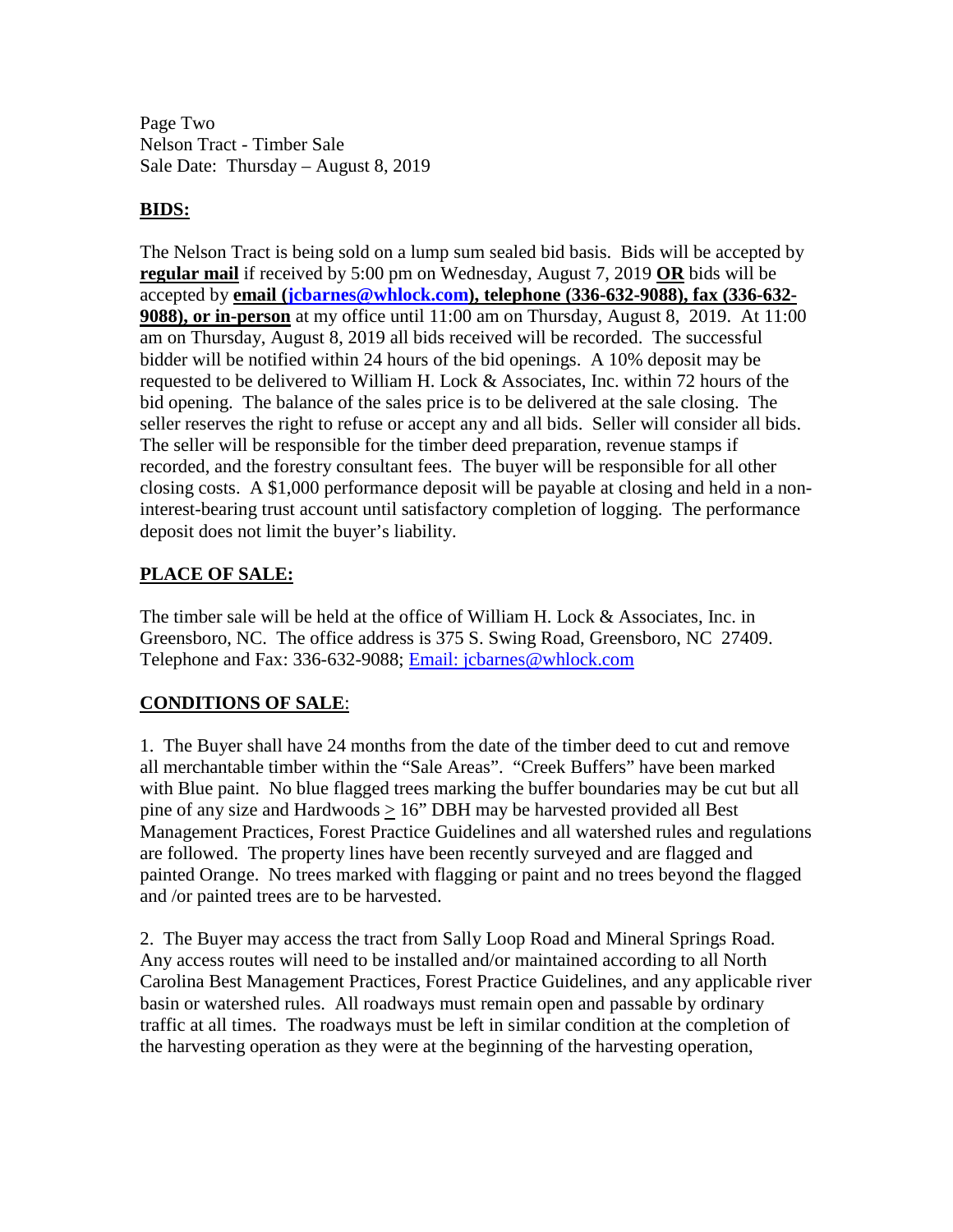Page Three Nelson Tract - Timber Sale Sale Date: Thursday – August 8, 2019

reasonable wear and tear accepted. Call W.H. Lock & Associates, Inc. if there are questions concerning access routes.

3. The Buyer is responsible for maintaining a clean site. No equipment parts, trash, tires or other debris created as a result of the harvesting operation shall be left on the property. It shall be the Buyer's responsibility to clean up any hazardous material or chemical waste spills including but not limited to Diesel Fuel, Hydraulic Fluid, Machine Oil, and/or Gasoline upon the subject property if deposited as a result of the harvesting operation. Responsibility will include any required remediation including but not limited to the removal of contaminated soils.

4. Harvesting operations must not interfere with any farming operations and farming operations must not interfere with any harvesting operations. Decking, loading or hauling will not be permitted in any existing open fields or pastures immediately adjacent to the timber unless approved by William H. Lock & Associates, Inc. If approved, open areas must be free of logging debris, smoothed when completed, and re-seeded if necessary. If loading decks and truck parking areas were allowed in any grassed fields, these areas must be smoothed and reseeded when the harvesting operation is completed. Agent and/or Buyer are not responsible for any payment regarding crops.

5. The Buyer is responsible for following all Federal, State, and local regulations regarding timber harvesting activities. If required, Buyer is responsible for obtaining any necessary permits or licenses required for timber harvesting. All logging operations must conform to North Carolina Best Management Practices, Forest Practices Guidelines, and any applicable river basin or watershed rules. In the event that a non-compliance situation is identified on the tract as a result of the harvesting operation, William H. Lock & Associates, Inc. will have the express right to suspend the harvesting operation until the situation is brought into compliance. No trees or other logging debris shall be left in or across the property boundary, sale cutting lines or access roads and paths.

6. All necessary sale harvest boundaries have been marked with orange and/or pink flagging. Landowner guarantees the flagged sale boundaries. No flagged trees denoting the sale boundary shall be cut and no trees outside the boundary lines shall be cut. If trees marking the sale boundary are cut, North Carolina timber trespass laws may apply. No trees shall be cut to fall on a neighboring landowner's property or where potential damage may occur. If existing property corners are damaged or removed as a result of the harvesting operation, Buyer agrees to replace the markers at the correct surveyed location at their own expense.